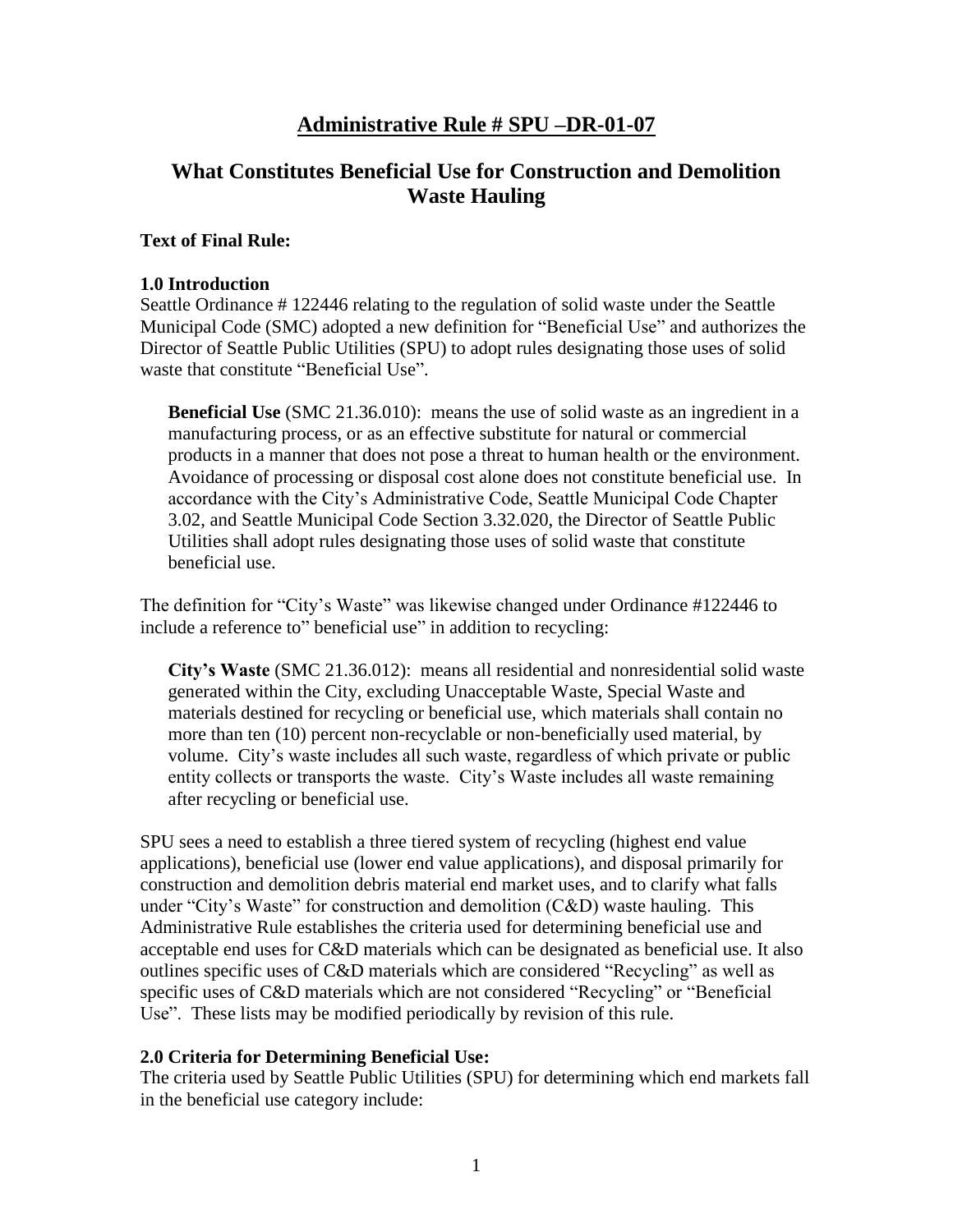- Use of solid waste as an ingredient in a manufacturing process
- Use of solid waste as an effective substitute for natural or commercial products
- Use of solid waste in a way that does not pose a threat to human health or the environment
- Avoidance of processing or disposal cost alone does not constitute beneficial use. When an economic value is questionable, it should be verifiable by one of the following: 1) a sales receipt form from an end user or 2) a sales receipt from an end user for an alternative product that demonstrates the economic value of the substitute product. The absence of verifiable economic value suggests that the use is not an effective substitute for a natural or commercial product and/or that the use is intended to avoid processing or disposal cost.

## **3.0 Uses of C&D Materials which are designated "Beneficial Use"**

The following end uses for specific C&D materials are designated as falling within the "beneficial use" category.

| <b>Materials</b>                     | <b>Examples of "Beneficial Use" End Markets</b>       |
|--------------------------------------|-------------------------------------------------------|
| Unpainted and untreated construction | Hog fuel for boilers at paper pulp mills that         |
| wood waste processed into wood chips | create energy in the form of steam, heat and/or       |
|                                      | electricity for use in that facility or for resale in |
|                                      | the energy marketplace.                               |
|                                      | Fuel for industrial boilers permitted to combust      |
|                                      | such materials that create energy in the form of      |
|                                      | steam, heat and/or electricity for use in that        |
|                                      | facility or for resale in the energy marketplace      |
|                                      | Manufacture of wood pellets for use in pellet         |
|                                      | stoves.                                               |
| Creosote Wood not in contact with    | Industrial boiler permitted by the regulatory air     |
| brackish or salt water               | quality jurisdiction to burn such materials that      |
|                                      | create energy in the form of steam, heat and/or       |
|                                      | electricity for use in that facility or for resale in |
|                                      | the energy marketplace                                |
| Fines from processing construction   | Land application when material is designated          |
| and/or demolition wastes             | as "beneficial use" by Washington State               |
|                                      | Department of Ecology through their beneficial        |
|                                      | use application process                               |
|                                      | Department of Natural Resources (DNR) land            |
|                                      | and mine recovery when State MTCA, state              |
|                                      | solid waste regulations and other applicable          |
|                                      | regulations are met                                   |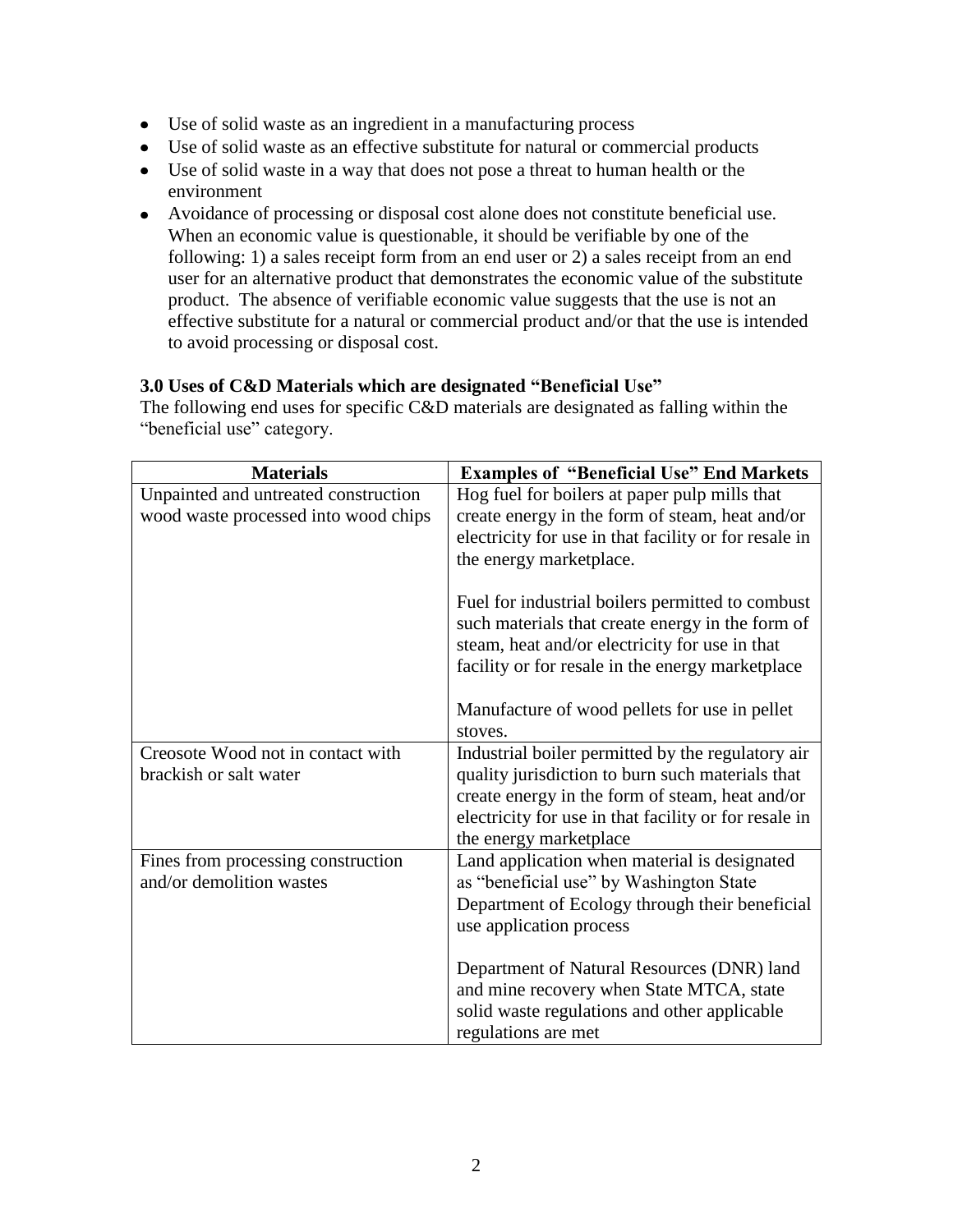## **4.0 Uses of C&D Materials which are considered "Recycling":**

**Recycling** (SMC 21.36.016): means transforming or remanufacturing waste materials into usable or marketable materials for use other than incineration (including incineration for energy recovery) or other methods of disposal.

The following end uses for specific C&D materials are considered to fall within the "recycling" category. They include, but are not limited to:

| <b>Material</b>                         | <b>Examples of Recycling End Markets</b>    |
|-----------------------------------------|---------------------------------------------|
| Untreated and unpainted Wood Debris     | Finger jointed lumber                       |
| as dimensional lumber, pallets, crates, | Reconstituted panel board                   |
| scrap from new construction             | Wood/plastic composites                     |
|                                         | Corrugated medium                           |
|                                         | Compost & mulch                             |
|                                         | Erosion control mats                        |
|                                         | Playground chips                            |
|                                         | Animal bedding                              |
|                                         | Road construction                           |
| Oriented strand board, panel board,     | Paper pulp for remanufacture into paper     |
| particleboard, clean dimensional lumber | and corrugated medium                       |
| New or demolition scrap gypsum which is | New wallboard                               |
| free of asbestos                        | Cement manufacture when combined with       |
|                                         | clinker as a substitute for calcium sulfate |
| Asphalt shingles                        | Construction aggregate                      |
|                                         | Hot mix paving applications                 |
|                                         | Cold patch applications                     |
| Carpet                                  | New carpet                                  |
|                                         | Carpet backing                              |
| Concrete/masonry                        | New concrete                                |
| Metals                                  | New metal products                          |
| Cardboard from construction and         | Corrugated medium                           |
| demolition activities                   | Cellulosic insulation                       |
| Pallet Wrap                             | <b>Plastic Lumber</b>                       |

## **5.0 Uses of C&D Materials which are not considered "Recycling" or "Beneficial Use":**

The following end uses for specific C&D materials are not currently considered "recycling" or "beneficial use". Such materials are subject to disposal. They include, but are not limited to:

| <b>Materials</b>                | <b>Examples of End Uses not Recycling or</b><br><b>Beneficial Use</b> |
|---------------------------------|-----------------------------------------------------------------------|
| Treated (as CCA) and lead-based | Hog fuel for boilers at paper pulp mills and                          |